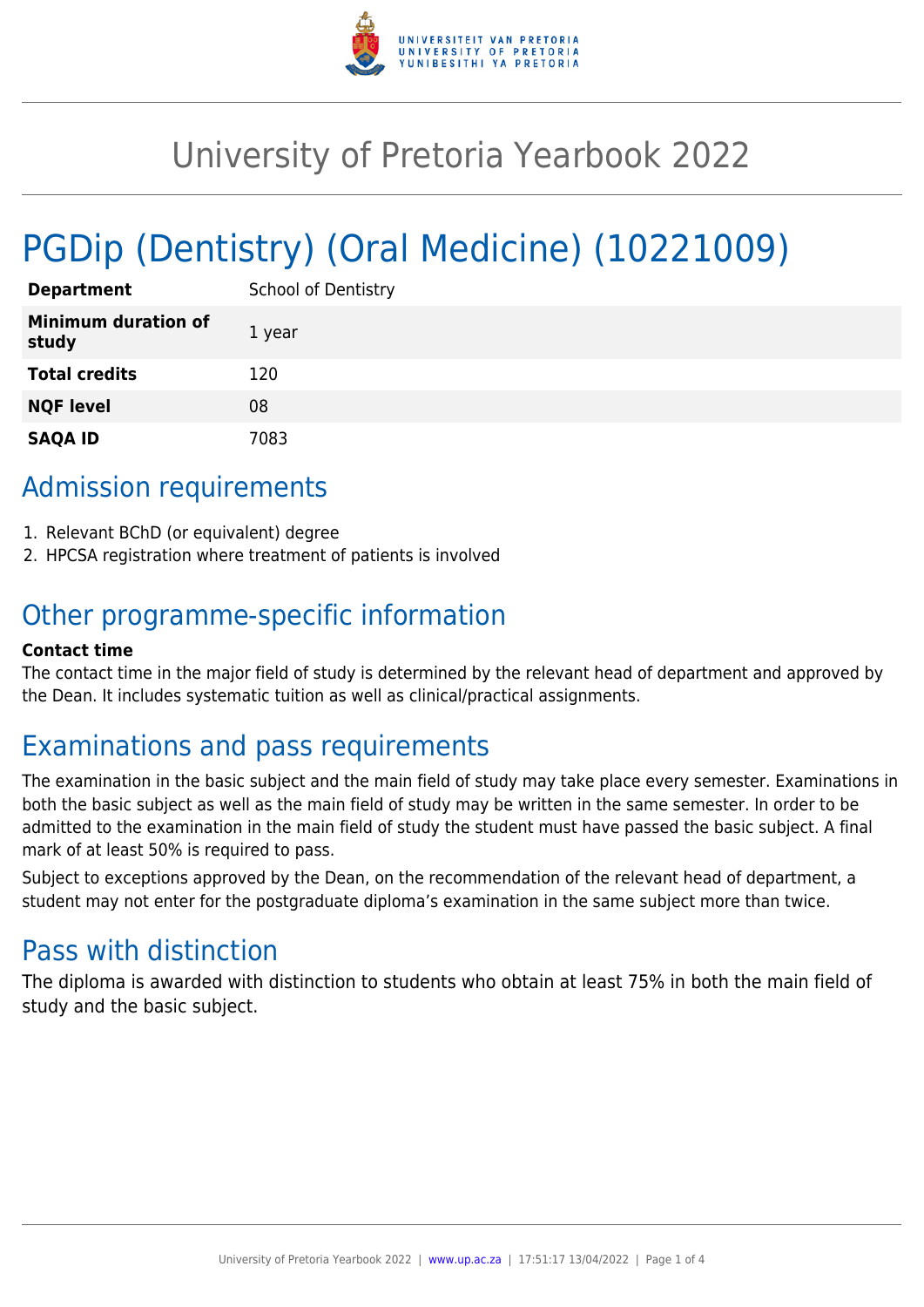

# Curriculum: Final year

**Minimum credits: 120**

## **Core modules**

## **Oral medicine 701 (MGK 701)**

| <b>Module credits</b>         | 100.00                         |
|-------------------------------|--------------------------------|
| <b>NQF Level</b>              | 08                             |
| Language of tuition           | Module is presented in English |
| <b>Department</b>             | Periodontics and Oral Medicine |
| <b>Period of presentation</b> | Year                           |

## **Elective modules**

### **Anatomy 710 (ANA 710)**

| <b>Module credits</b>         | 20.00                          |
|-------------------------------|--------------------------------|
| <b>NQF Level</b>              | 08                             |
| <b>Prerequisites</b>          | No prerequisites.              |
| <b>Language of tuition</b>    | Module is presented in English |
| <b>Department</b>             | Anatomy                        |
| <b>Period of presentation</b> | Semester 1                     |

## **Anatomy and principles of surgery 700 (CBA 700)**

| <b>Module credits</b>         | 20.00                           |
|-------------------------------|---------------------------------|
| <b>NQF Level</b>              | 08                              |
| <b>Language of tuition</b>    | Module is presented in English  |
| <b>Department</b>             | Maxillo Facial and Oral Surgery |
| <b>Period of presentation</b> | Semester 1                      |

#### **Physiology 714 (FSG 714)**

| <b>Module credits</b>         | 20.00                          |
|-------------------------------|--------------------------------|
| <b>NQF Level</b>              | 08                             |
| <b>Language of tuition</b>    | Module is presented in English |
| <b>Department</b>             | Physiology                     |
| <b>Period of presentation</b> | Year                           |

## **Applied oral biology 700 (MDB 700)**

**Module credits** 20.00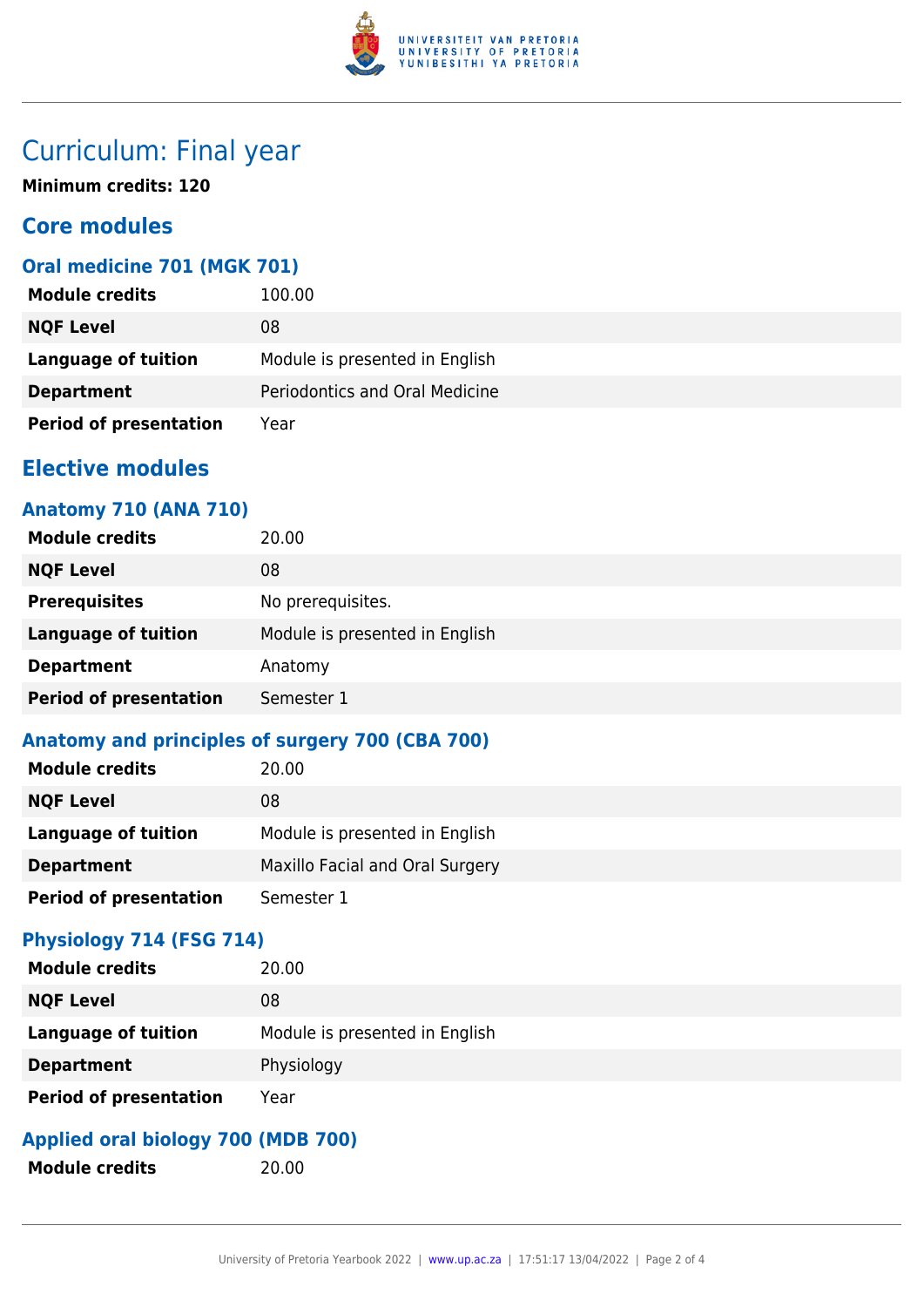

| <b>NQF Level</b>              | 08                              |
|-------------------------------|---------------------------------|
| <b>Language of tuition</b>    | Module is presented in English  |
| <b>Department</b>             | Oral Pathology and Oral Biology |
| <b>Period of presentation</b> | Semester 1                      |

### **Introductory radiography 702 (RAD 702)**

| <b>Module credits</b>         | 20.00                                      |
|-------------------------------|--------------------------------------------|
| <b>NQF Level</b>              | 08                                         |
| <b>Language of tuition</b>    | Separate classes for Afrikaans and English |
| <b>Department</b>             | Oral Pathology and Oral Biology            |
| <b>Period of presentation</b> | Semester 1                                 |

### **Ethics and jurisprudence 700 (RLE 700)**

| <b>Module credits</b>         | 30.00                                     |
|-------------------------------|-------------------------------------------|
| <b>NQF Level</b>              | 08                                        |
| <b>Prerequisites</b>          | A minimum of one year practice experience |
| Language of tuition           | Module is presented in English            |
| <b>Department</b>             | Dental Management Sciences                |
| <b>Period of presentation</b> | Semester 1                                |

#### **Module content**

To be a good healthcare practitioner requires a life-long commitment to sound professional and ethical practices and an overriding dedication to the interests of fellow human beings and society. The term "profession" means "a dedication, promise or commitment publicly made". Practice as a healthcare professional is based on a relationship of mutual trust between patients and healthcare practitioners. In the course of their professional work healthcare practitioners are required to subscribe to certain rules of conduct. To this end the Health Professionals Council of South Africa (HPCSA) has formulated a set of rules regarding professional conduct against which complaints of professional misconduct will be evaluated. These rules are presented in the basic subject, Ethics and jurisprudence.

#### **Dental materials 702 (THM 702)**

| <b>Module credits</b>         | 20.00                          |
|-------------------------------|--------------------------------|
| <b>NQF Level</b>              | 08                             |
| <b>Language of tuition</b>    | Module is presented in English |
| <b>Department</b>             | Odontology                     |
| <b>Period of presentation</b> | Semester 1                     |

The regulations and rules for the degrees published here are subject to change and may be amended after the publication of